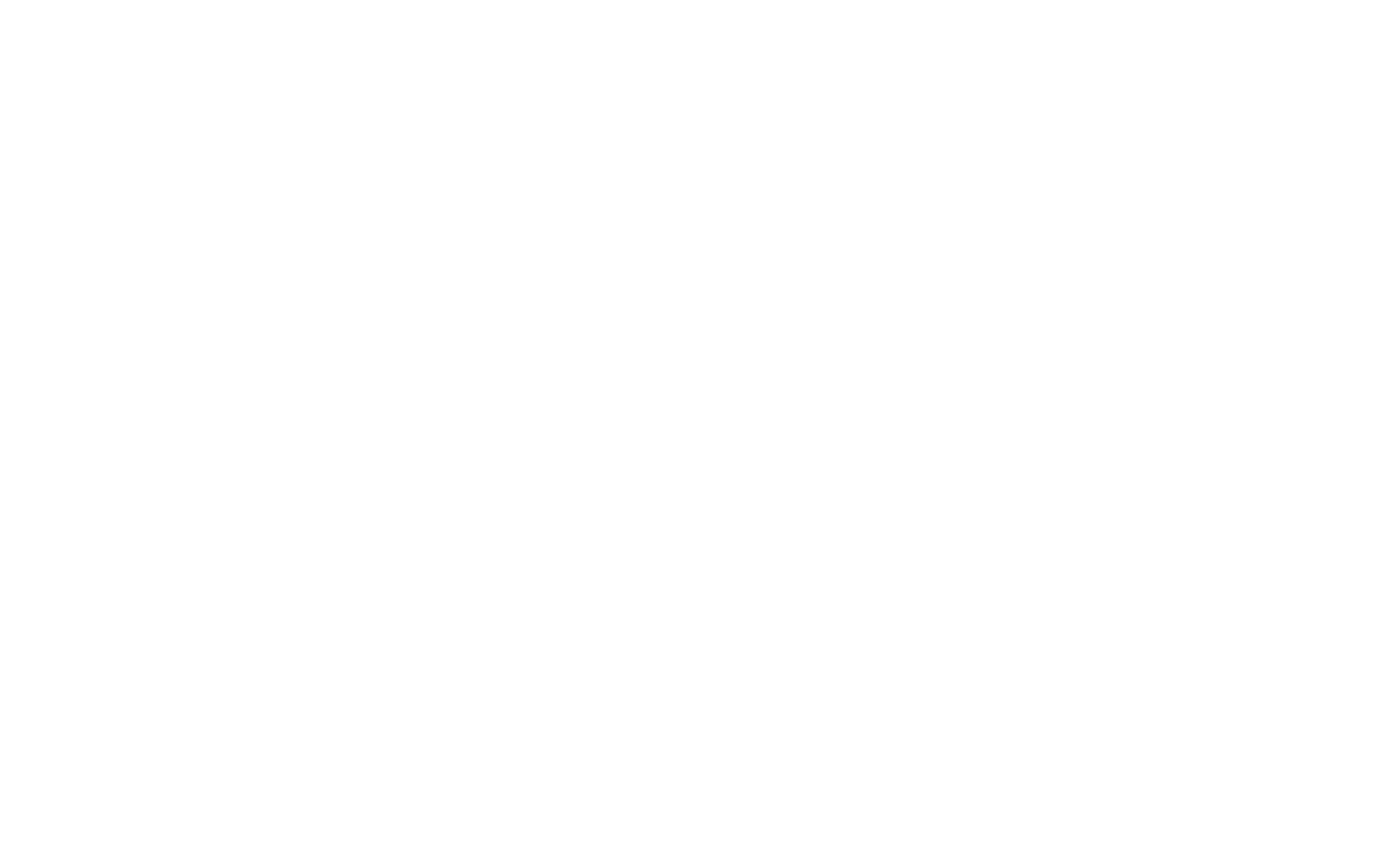#### CONSEJO PROVINCIAL DE EDUCACION PAGINA: 1 JUNTA DE CLASIFICACION DE EDUCACION PRIMARIA FECHA DE EMISION:06/12/2021

## LISTADO DEFINITIVO DOCENTES TITULARES ASCENSO POR ESCUELA A¥O 2022.-

### ÚÄÄÄÄÄÄÄÄÄÄÄÄÄÄÄÄÄÄÄÄÄÄÄÄÄÄÄÄÄÄÄÄÄÄÄÄÄÄÄÄÄÄÄÄÄÄÄÄÄÄÄÄÄÄÄÄÄÄÄÄÄÄÄÄÄÄÄÄÄÄÄÄÄÄÄÄÄ¿ <sup>3</sup>Localidad:Pto San Julian Establecimiento:ESCUELA N 4 <sup>3</sup> ÀÄÄÄÄÄÄÄÄÄÄÄÄÄÄÄÄÄÄÄÄÄÄÄÄÄÄÄÄÄÄÄÄÄÄÄÄÄÄÄÄÄÄÄÄÄÄÄÄÄÄÄÄÄÄÄÄÄÄÄÄÄÄÄÄÄÄÄÄÄÄÄÄÄÄÄÄÄÙ

 ----------------------------------------------------------------------------------------------------------------------------------------------------------------------------- Nro Apellido y Nombre Tit A.P. ---- SERVICIOS DOCENTES ----- Ant. Cult Resi. M.A. ATP O.T. PUBL ACTIVIDADES C.C. J.E. OTRO S.D.I Aldp PUNT. OBSERVAC. PREMIOS Ord M.A/E Vic Dir Sup S.T. Voc D.N. Asis Dict LOC PROV NA/IN GRAL. -----------------------------------------------------------------------------------------------------------------------------------------------------------------------------

 ÚÄÄÄÄÄÄÄÄÄÄÄÄÄÄÄÄÄÄÄÄÄÄÄÄÄÄÄÄÄÄÄÄÄÄÄÄÄÄÄÄÄÄÄÄÄÄÄÄÄÄÄÄÄÄÄÄÄÄÄÄÄÄÄÄÄÄÄÄÄÄÄÄÄÄÄÄÄÄÄÄÄÄÄÄÄ¿ <sup>3</sup> VICEDIRECTORES CON 3 A¥OS EN CONDICIONES DE ACCEDER A LA DIRECCION <sup>3</sup> ÀÄÄÄÄÄÄÄÄÄÄÄÄÄÄÄÄÄÄÄÄÄÄÄÄÄÄÄÄÄÄÄÄÄÄÄÄÄÄÄÄÄÄÄÄÄÄÄÄÄÄÄÄÄÄÄÄÄÄÄÄÄÄÄÄÄÄÄÄÄÄÄÄÄÄÄÄÄÄÄÄÄÄÄÄÄÙ

| BRAGAGNINI MARIELA | . 00<br>. . 80<br>. 60                   | 3.00 | 10.00                | $\cap$<br><b>11</b><br>U.ZU | 3.00                                                                | -30 | 33.90<br>2.00 |
|--------------------|------------------------------------------|------|----------------------|-----------------------------|---------------------------------------------------------------------|-----|---------------|
| GUZMAN<br>DI ANA   | .80<br>$3.90 \Omega$<br>$^{\circ}$ 40 s. |      | 3.00 0.20 10.00 0.60 |                             | $10 \Omega$ .<br>$\sqrt{ }$<br>$\overline{\phantom{a}}$<br><b>A</b> |     | 33.85         |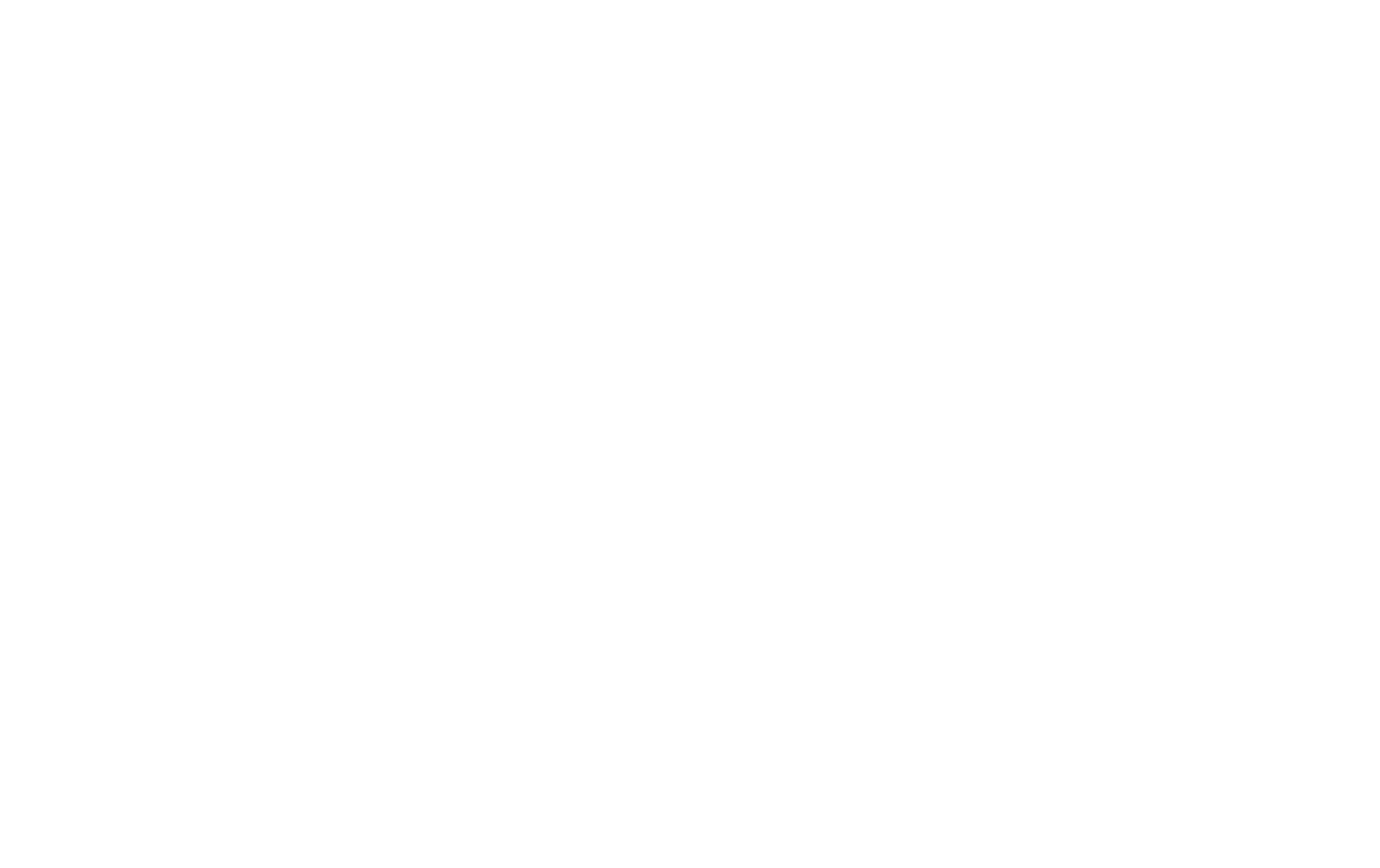#### CONSEJO PROVINCIAL DE EDUCACION PAGINA: 2 JUNTA DE CLASIFICACION DE EDUCACION PRIMARIA FECHA DE EMISION:06/12/2021

## LISTADO DEFINITIVO DOCENTES TITULARES POR ESCUELA A¥O 2022.-

### ÚÄÄÄÄÄÄÄÄÄÄÄÄÄÄÄÄÄÄÄÄÄÄÄÄÄÄÄÄÄÄÄÄÄÄÄÄÄÄÄÄÄÄÄÄÄÄÄÄÄÄÄÄÄÄÄÄÄÄÄÄÄÄÄÄÄÄÄÄÄÄÄÄÄÄÄÄÄ¿ <sup>3</sup>Localidad:Pto San Julian Establecimiento:ESCUELA N 75 <sup>3</sup> ÀÄÄÄÄÄÄÄÄÄÄÄÄÄÄÄÄÄÄÄÄÄÄÄÄÄÄÄÄÄÄÄÄÄÄÄÄÄÄÄÄÄÄÄÄÄÄÄÄÄÄÄÄÄÄÄÄÄÄÄÄÄÄÄÄÄÄÄÄÄÄÄÄÄÄÄÄÄÙ

 ----------------------------------------------------------------------------------------------------------------------------------------------------------------------------- Nro Apellido y Nombre Tit A.P. ---- SERVICIOS DOCENTES ----- Ant. Cult Resi. M.A. ATP O.T. PUBL ACTIVIDADES C.C. J.E. OTRO S.D.I Aldp PUNT. OBSERVAC. PREMIOS Ord M.A/E Vic Dir Sup S.T. Voc D.N. Asis Dict LOC PROV NA/IN GRAL. -----------------------------------------------------------------------------------------------------------------------------------------------------------------------------

 ÚÄÄÄÄÄÄÄÄÄÄÄÄÄÄÄÄÄÄÄÄÄÄÄÄÄÄÄÄÄÄÄÄÄÄÄÄÄÄÄÄÄÄÄÄÄÄÄÄÄÄÄÄÄÄÄÄÄÄÄÄÄÄÄÄÄÄÄÄÄÄÄÄÄÄÄÄÄÄÄÄÄÄÄÄÄ¿ <sup>3</sup> VICEDIRECTORES CON 3 A¥OS EN CONDICIONES DE ACCEDER A LA DIRECCION <sup>3</sup> ÀÄÄÄÄÄÄÄÄÄÄÄÄÄÄÄÄÄÄÄÄÄÄÄÄÄÄÄÄÄÄÄÄÄÄÄÄÄÄÄÄÄÄÄÄÄÄÄÄÄÄÄÄÄÄÄÄÄÄÄÄÄÄÄÄÄÄÄÄÄÄÄÄÄÄÄÄÄÄÄÄÄÄÄÄÄÙ

| PAVES ERICA DEL | 3.20 1.50 2.00 | 3.00 | 10.00 | 0.20 | 0.85                                |      | 3.00 32.75     |
|-----------------|----------------|------|-------|------|-------------------------------------|------|----------------|
| CARBAJAL MONICA | . 60 1. 20     | 3.00 |       |      | 10,00 0,60 0,10 1,50 2,15 0,30 0,10 |      | $3.00$ $32.55$ |
| CORONEL CARLA   | 20 1.80        | 3.00 | 10.00 |      | 0.20 2.00 0.15 0.35 0.10            | . 40 | 29.20          |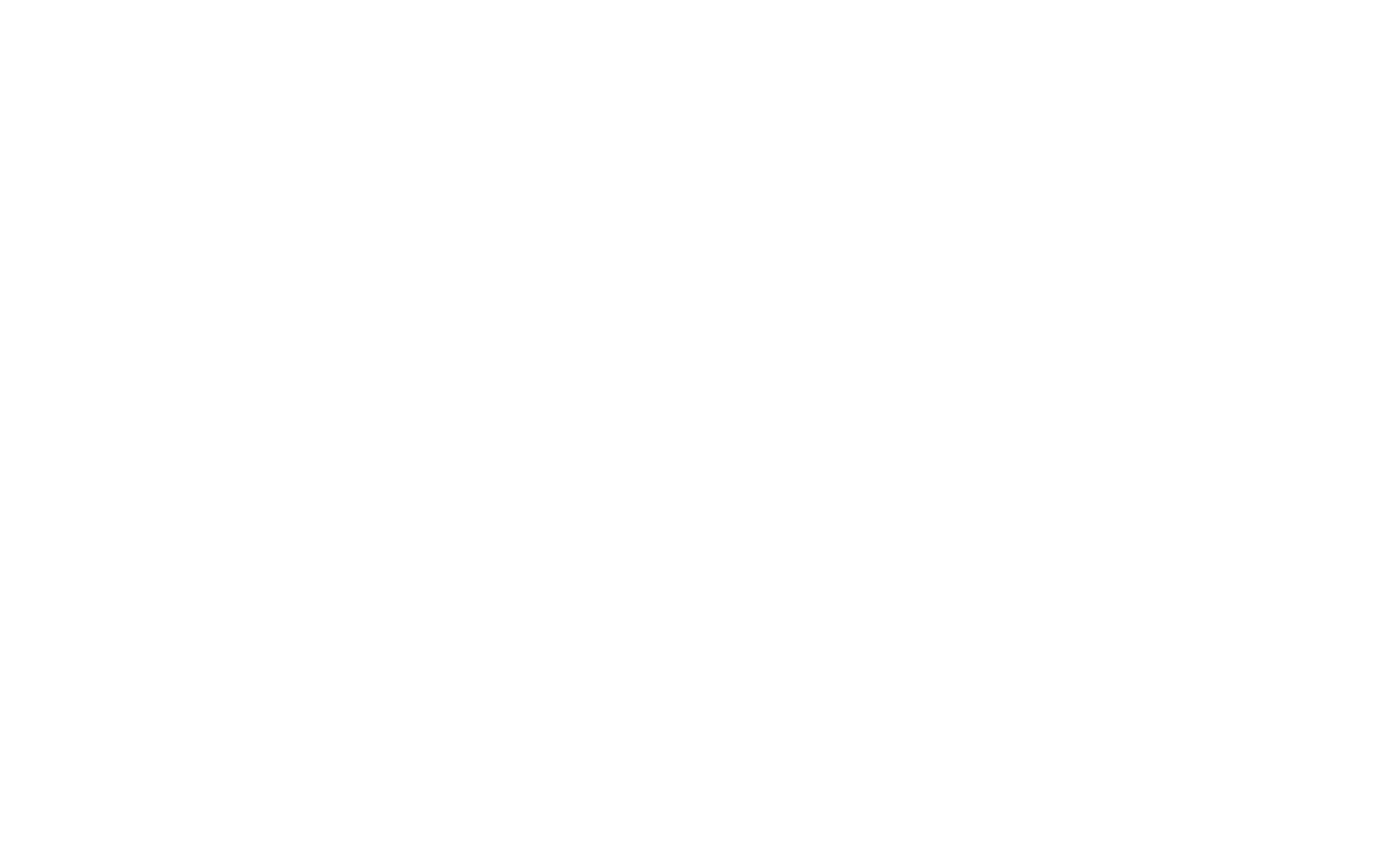### CONSEJO PROVINCIAL DE EDUCACION PAGINA: 3 JUNTA DE CLASIFICACION DE EDUCACION PRIMARIA FECHA DE EMISION:06/12/2021

# LISTADO DEFINITIVO DOCENTES TITULARES ASCENSO POR ESCUELA A¥O 2022.-

 ÚÄÄÄÄÄÄÄÄÄÄÄÄÄÄÄÄÄÄÄÄÄÄÄÄÄÄÄÄÄÄÄÄÄÄÄÄÄÄÄÄÄÄÄÄÄÄÄÄÄÄÄÄÄÄÄÄÄÄÄÄÄÄÄÄÄÄÄÄÄÄÄÄÄÄÄÄÄ¿ <sup>3</sup>Localidad:Pto San Julian Establecimiento:EDJA-EGB N 9 <sup>3</sup> ÀÄÄÄÄÄÄÄÄÄÄÄÄÄÄÄÄÄÄÄÄÄÄÄÄÄÄÄÄÄÄÄÄÄÄÄÄÄÄÄÄÄÄÄÄÄÄÄÄÄÄÄÄÄÄÄÄÄÄÄÄÄÄÄÄÄÄÄÄÄÄÄÄÄÄÄÄÄÙ

 ----------------------------------------------------------------------------------------------------------------------------------------------------------------------------- Nro Apellido y Nombre Tit A.P. ---- SERVICIOS DOCENTES ----- Ant. Cult Resi. M.A. ATP O.T. PUBL ACTIVIDADES C.C. J.E. OTRO S.D.I Aldp PUNT. OBSERVAC. PREMIOS Ord M.A/E Vic Dir Sup S.T. Voc D.N. Asis Dict LOC PROV NA/IN GRAL. -----------------------------------------------------------------------------------------------------------------------------------------------------------------------------

 ÚÄÄÄÄÄÄÄÄÄÄÄÄÄÄÄÄÄÄÄÄÄÄÄÄÄÄÄÄÄÄÄÄÄÄÄÄÄÄÄÄÄÄÄÄÄÄÄÄÄÄÄÄÄÄÄÄÄÄÄÄÄÄÄÄÄÄÄÄÄÄÄÄÄÄÄÄÄÄÄÄÄÄÄÄÄ¿ <sup>3</sup> VICEDIRECTORES CON 3 A¥OS EN CONDICIONES DE ACCEDER A LA DIRECCION <sup>3</sup> ÀÄÄÄÄÄÄÄÄÄÄÄÄÄÄÄÄÄÄÄÄÄÄÄÄÄÄÄÄÄÄÄÄÄÄÄÄÄÄÄÄÄÄÄÄÄÄÄÄÄÄÄÄÄÄÄÄÄÄÄÄÄÄÄÄÄÄÄÄÄÄÄÄÄÄÄÄÄÄÄÄÄÄÄÄÄÙ

1 LOPEZ MARISA NANCY 9 2.20 0.90 3.20 0.75 3.00 10.00 0.20 0.25 3.00 32.50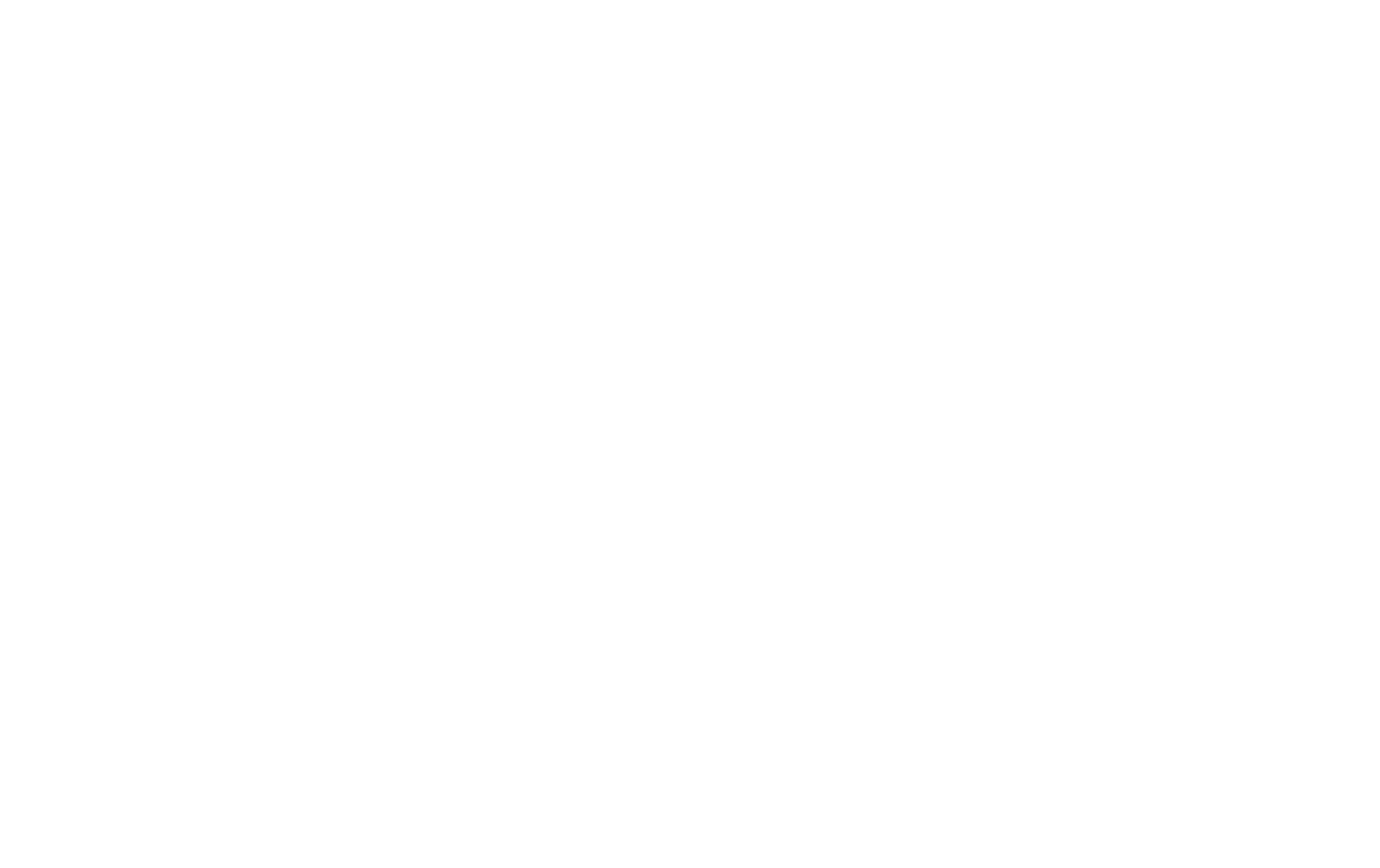### CONSEJO PROVINCIAL DE EDUCACION PAGINA: 4 JUNTA DE CLASIFICACION DE EDUCACION PRIMARIA FECHA DE EMISION:06/12/2021

# LISTADO DEFINITIVO DOCENTES TITULARES ASCENSO POR ESCUELA A¥O 2022.-

### ÚÄÄÄÄÄÄÄÄÄÄÄÄÄÄÄÄÄÄÄÄÄÄÄÄÄÄÄÄÄÄÄÄÄÄÄÄÄÄÄÄÄÄÄÄÄÄÄÄÄÄÄÄÄÄÄÄÄÄÄÄÄÄÄÄÄÄÄÄÄÄÄÄÄÄÄÄÄ¿ <sup>3</sup>Localidad:Pto San Julian Establecimiento:ESCUELA N 4 <sup>3</sup> ÀÄÄÄÄÄÄÄÄÄÄÄÄÄÄÄÄÄÄÄÄÄÄÄÄÄÄÄÄÄÄÄÄÄÄÄÄÄÄÄÄÄÄÄÄÄÄÄÄÄÄÄÄÄÄÄÄÄÄÄÄÄÄÄÄÄÄÄÄÄÄÄÄÄÄÄÄÄÙ

| MAESTROS DE A¥O EN CONDICIONES DE ACCEDER A LA VICEDIRECCION DE EGB 1 Y 2 3 |                |  |      |       |       |                 |             |                               |  |            |       |
|-----------------------------------------------------------------------------|----------------|--|------|-------|-------|-----------------|-------------|-------------------------------|--|------------|-------|
| I MORINI MARIA PIA                                                          | $3.20 \, 0.30$ |  | 3.00 | 10.00 |       |                 |             | 0.40 4.25 1.45 0.25 0.20 0.15 |  | 32.40      | 0.200 |
| 2 GARCIA CINTHYA                                                            | 4.60           |  | 3.00 | 10.00 |       | 0.50            |             | 0.60                          |  | 3.00 30.70 |       |
| 3 SANTIN MONICA                                                             | 3.60           |  | 3.00 | 10.00 |       | 0.40            |             | 0.30 0.45 0.30 0.15           |  | 3.00 30.40 | 0.200 |
| 4 ALFARO SONIA MARIELA                                                      | 4.60           |  | 3.00 |       |       | 10.00 1.10 0.50 |             | 0.40 0.30                     |  | 28.90      |       |
| 5 BEHM GLADYS ALICIA                                                        | 4.80           |  | 3.00 |       |       | 10.00 0.10 0.20 |             | 0.70 0.40 0.15                |  | 28.55      | 0.200 |
| 6 YURQUINA MIRIAM                                                           | 2.40           |  | 3.00 | 8.40  |       |                 | 5.50        |                               |  | 28.30      |       |
| 7 RUIZ LILIANA DEL                                                          | 5.40           |  | 3.00 | 10.00 |       | 0.30            |             | $0.50$ $0.10$                 |  | 28.30      |       |
| 8 LUJEA ALEJANDRA                                                           | 2.60           |  | 3.00 | 10.00 |       |                 | 1.25        | 0.10                          |  | 2.00 27.95 |       |
| 9 BARRIA RAMIREZ AIDEE                                                      | 3.60           |  | 3.00 | 10.00 |       |                 | $0.20$ 1.25 | $0.35$ $0.30$                 |  | 27.70      |       |
| 10 ALVARENGA RAMON                                                          | 5.80           |  | 3.00 | 9.10  |       |                 |             | 0.10                          |  | 27.00      |       |
| 11 YURQUINA GLADYS                                                          | 2.60           |  | 3.00 |       | 9.101 | $.40$ 0.10 1.25 |             | 0.25                          |  | 26.70      |       |
| 12 VERA ALEJANDRA                                                           | 2.40           |  | 3.00 | 10.00 |       |                 | 1.00        | 0.25                          |  | 25.65      |       |
| 13 PIAZZA LUIS ESTEBAN                                                      | 2.40           |  | 3.00 | 10.00 |       |                 | 0.50        | 0.05                          |  | 24.95      |       |
| 14 HERNANDEZ JESSI CA                                                       | 1.40           |  | 3.00 | 10.00 |       |                 |             |                               |  | 23.40      |       |
| 15 PAREDES MARIO                                                            | 2.20           |  | 1.80 | 10.00 |       | 0.10            |             | 0.05                          |  | 23.15      |       |
| 16 FIGUEROA MARIA                                                           | 2.80           |  | 0.85 | 10.00 |       |                 |             | 0.35                          |  | 23.00      |       |
| 17 MARCUCCI NATALIA                                                         | 1.40           |  | 1.75 | 10.00 |       | 0.10            |             | 0.20                          |  | 22.45      |       |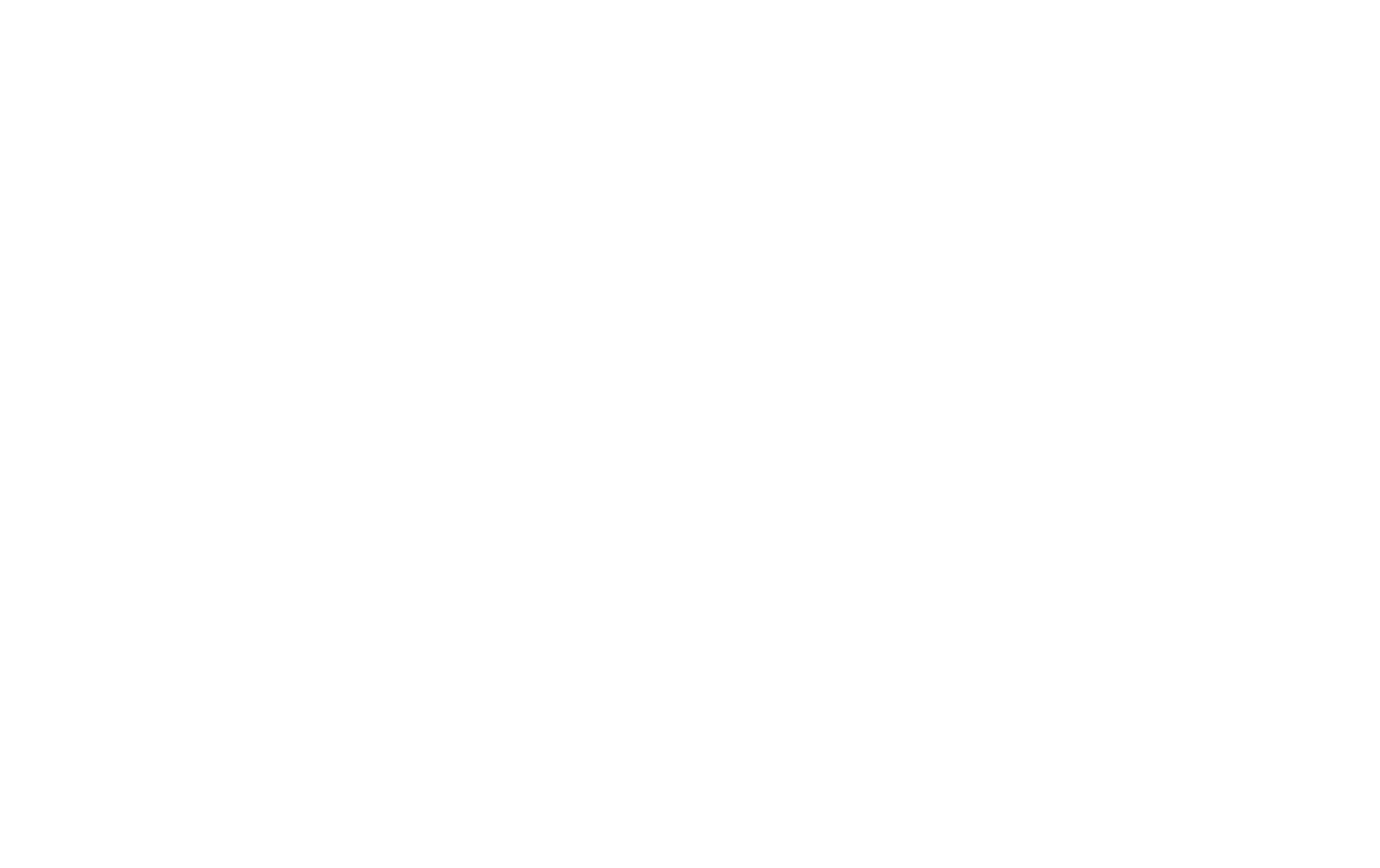CONSEJO PROVINCIAL DE EDUCACION PAGINA: 5 JUNTA DE CLASIFICACION DE EDUCACION PRIMARIA FECHA DE EMISION:06/12/2021

LISTADO DEFINITIVO DOCENTES TITULARES POR ESCUELA A¥O 2022.-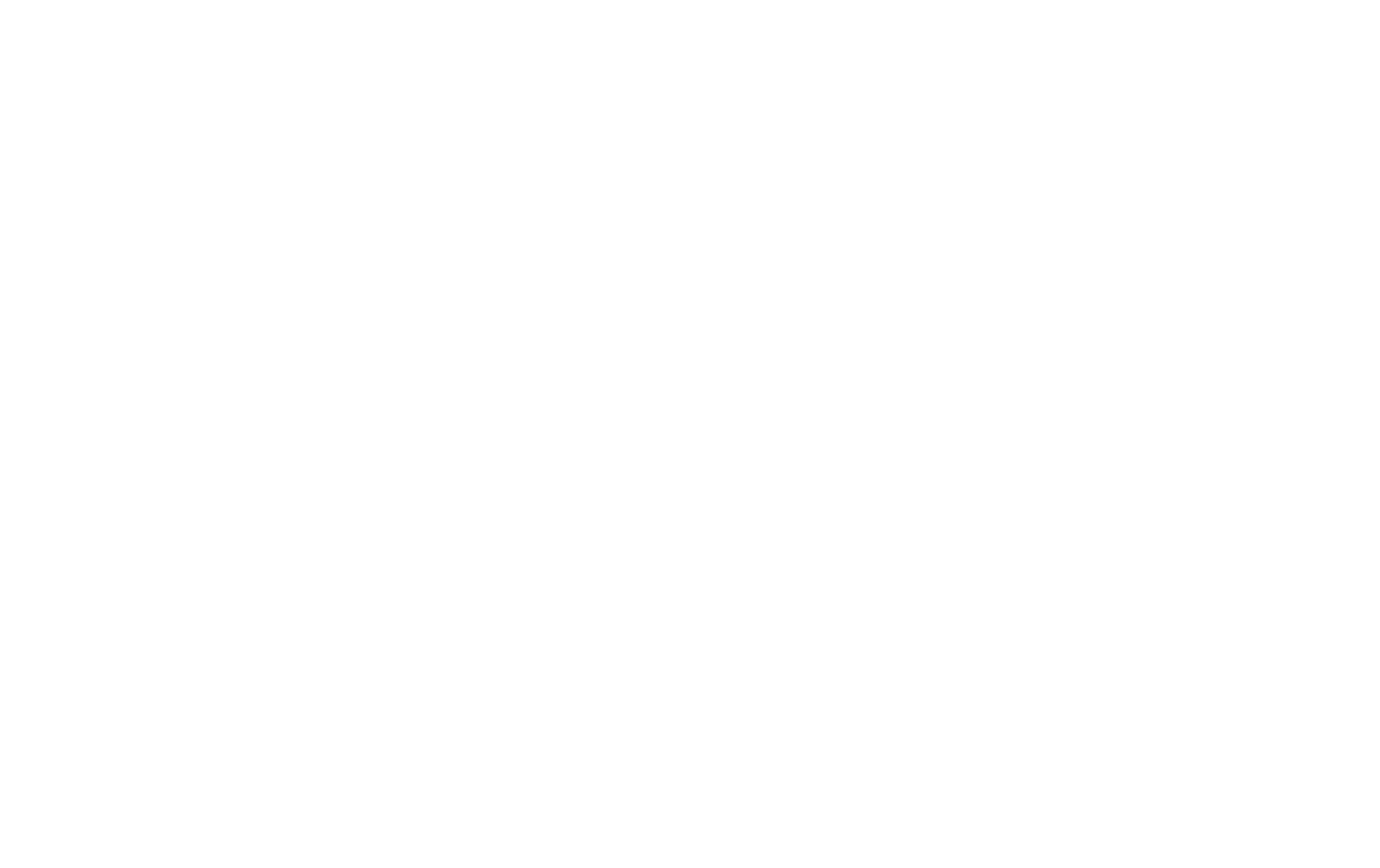#### CONSEJO PROVINCIAL DE EDUCACION PAGINA: 6 JUNTA DE CLASIFICACION DE EDUCACION PRIMARIA FECHA DE EMISION:06/12/2021

# LISTADO DEFINITIVO DOCENTES TITULARES ASCENSO POR ESCUELA A¥O 2022.-

### ÚÄÄÄÄÄÄÄÄÄÄÄÄÄÄÄÄÄÄÄÄÄÄÄÄÄÄÄÄÄÄÄÄÄÄÄÄÄÄÄÄÄÄÄÄÄÄÄÄÄÄÄÄÄÄÄÄÄÄÄÄÄÄÄÄÄÄÄÄÄÄÄÄÄÄÄÄÄ¿ <sup>3</sup>Localidad:Pto San Julian Establecimiento:ESCUELA N 75 <sup>3</sup> ÀÄÄÄÄÄÄÄÄÄÄÄÄÄÄÄÄÄÄÄÄÄÄÄÄÄÄÄÄÄÄÄÄÄÄÄÄÄÄÄÄÄÄÄÄÄÄÄÄÄÄÄÄÄÄÄÄÄÄÄÄÄÄÄÄÄÄÄÄÄÄÄÄÄÄÄÄÄÙ

| Nro Apellido y Nombre Tit A.P. ---- SERVICIOS DOCENTES ----- Ant. Cult Resi. M.A. ATP O.T. PUBL ACTIVIDADES C.C. J.E. OTRO S.D.I Aldp PUNT. OBSERVAC. PREMIOS |         |  |                                           |       |             |  |                |  |                             |  |
|---------------------------------------------------------------------------------------------------------------------------------------------------------------|---------|--|-------------------------------------------|-------|-------------|--|----------------|--|-----------------------------|--|
|                                                                                                                                                               |         |  | M.A/E Vic Dir Sup S.T. Voc D.N. Asis Dict |       |             |  | LOC PROV NA/IN |  | GRAL                        |  |
|                                                                                                                                                               |         |  |                                           |       |             |  |                |  |                             |  |
| MAESTROS DE A¥O EN CONDICIONES DE ACCEDER A LA VICEDIRECCION DE EGB 1 Y 2 3                                                                                   |         |  |                                           |       |             |  |                |  |                             |  |
|                                                                                                                                                               |         |  |                                           |       |             |  |                |  |                             |  |
| LATOF DANI ELA                                                                                                                                                | (3, 40) |  |                                           | 10.00 | $0.20$ 1.00 |  | $0.50$ $0.10$  |  | 3.00 30.20                  |  |
| 2 MOYA CECILIA FABIANA 9                                                                                                                                      | 5.60    |  |                                           | 10.00 | 0.10        |  | $0.50$ $0.20$  |  |                             |  |
|                                                                                                                                                               |         |  |                                           |       | .           |  |                |  | $\sim$ $\sim$ $\sim$ $\sim$ |  |

| LATOF<br>DANI ELA      | - 40  | 3.00            | 10.00           | . 00<br>0.20 | $0.50 \, 0.10$ | 30.20<br>3.00 |
|------------------------|-------|-----------------|-----------------|--------------|----------------|---------------|
| 2 MOYA CECILIA FABIANA | 5. 60 | 3.00            | 10.00           | 0.10         | $0.50$ $0.20$  | 28.40         |
| 3 MOLINA CLEMENTINA    | 5.20  | 3.00            | 10.00           | 0.10         | 0.35           | 27.65         |
| PAREDES LAURA          | 2.00  | 2.50            | 10.00           | 0.10         | $0.35$ $0.10$  | 3.00 27.05    |
| GARCIA PATRICIA        | 4.80  | 3.00            | 9.80            |              | 0.10           | 26.70         |
| SANCHEZ DI ANA         | 3.60  | 3.00 0.10 10.00 |                 | 0.20         | $0.45$ 0.10    | 26.45         |
| ANDRADE GALINDO        | .60   | 3.00            | 10.00 0.20 0.10 |              | 0.35           | 26.25         |
| 8 GAGGIOLI<br>BETI ANA | 3.40  | 3.00            | 10.00           | 0.10         | 0.40           | 25.90         |
| 9 MALLIA MARISA ANALIA | 3.00  | 3.00            | 10.00           |              | 0.10           | 25.10         |
|                        |       |                 |                 |              |                |               |